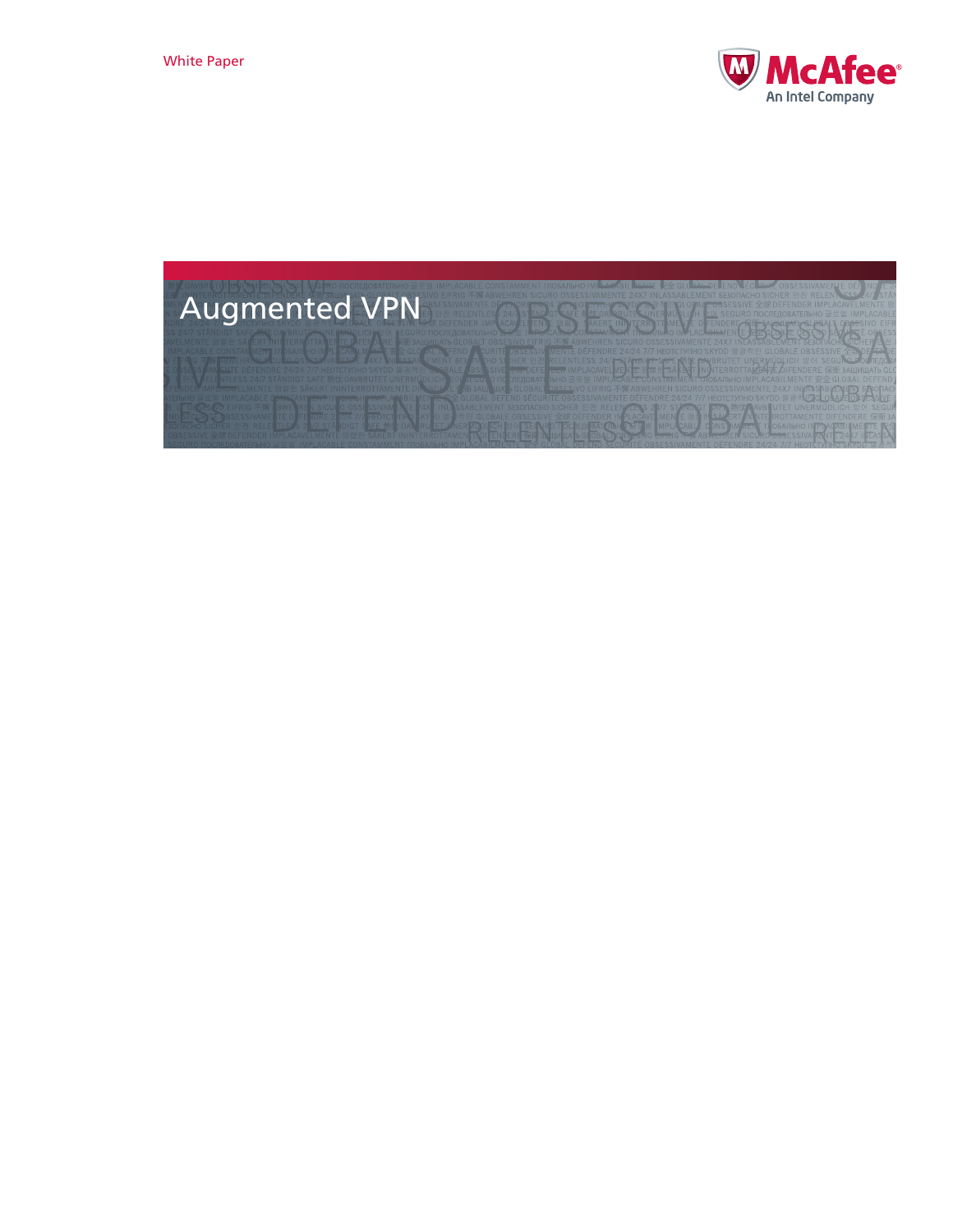# Table of Contents

| <b>Executive Overview</b>                             | 3 |
|-------------------------------------------------------|---|
| <b>Case Study 1: Augmented Connections</b>            | 3 |
| Case Study 2: Augmented Bandwidth                     | 5 |
| Case Study 3: Augmented Priority for Business Traffic | 6 |
| <b>Augmented Cost Efficiency</b>                      | 7 |
| <b>Security Bonus</b>                                 | 8 |
| Artificial Intelligence in McAfee Augmented VPN       | 8 |
| Assessing the Alternatives                            | 8 |
| Border gateway protocol (BGP)                         | 8 |
| External load balancers                               | 9 |
| Conclusion                                            | 9 |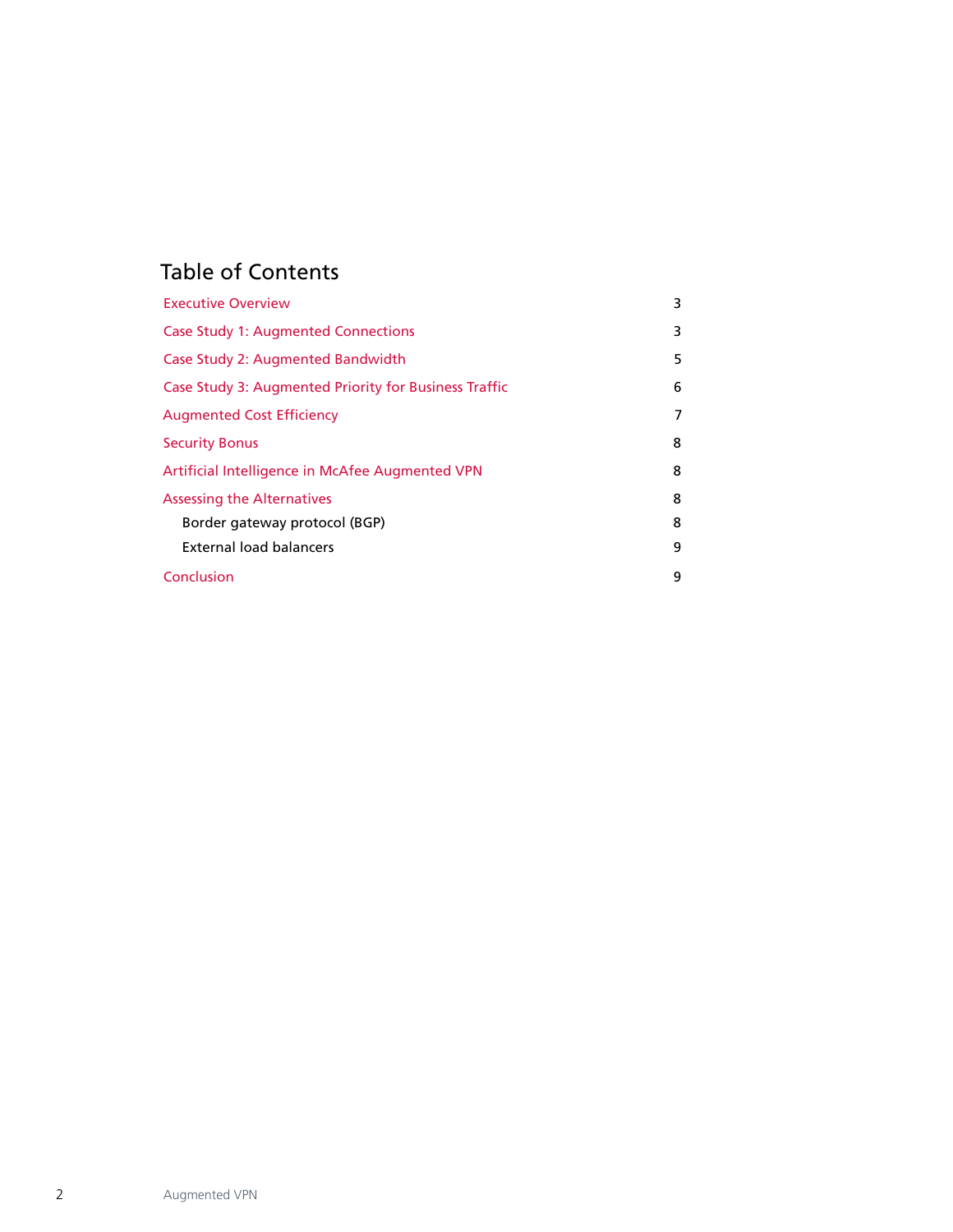## <span id="page-2-0"></span>Executive Overview

Comparing an augmented virtual private network (VPN) to a traditional VPN is similar to comparing a GPS navigator to a simple road map. A GPS navigator has many embedded functionalities, like location awareness, current traffic information, search, service locator, route tracking, and other features that have provided an evolutionary step forward. A similar development is taking place with VPN. During the early phase of globalization, it was enough for a company to be able to connect its offices and production sites with a simple VPN or point-to-point dedicated circuit. However, the situation has changed dramatically since those days.

There are three problems that companies are facing today:

- The production systems are online, and they need to be available at all times and from any location. In fact, many companies cannot operate anymore without online systems like enterprise resource planning (ERP), mail, or cloud-based services such as Salesforce.com. Is there a cost-effective way to provide backup connections if the multiprotocol label switching (MPLS) connection fails? The Internet connection is always too limited, and its usage is growing every day. How do you differentiate between critical production traffic and other traffic? How do you provide enough capacity for critical business traffic, yet allow other traffic when there is excess capacity? Is there a way to direct only production traffic via the multiprotocol label switching (MPLS) connection and use a more cost-effective connection for the rest?
- Network connection costs are too high. Many companies are global, and they need to have a reliable, fast connection between their production sites and business offices. For example, an MPLS provides reliable connection between sites, but it will become expensive if used between several countries around the globe.
- The business environment is often very dynamic, requiring agility from network connectivity. Long service delivery times and long binding contracts with service providers do not meet the needs of many fast-moving businesses.

This white paper will examine solutions to these three problems and an additional security bonus.

#### Case Study 1: Augmented Connections

An organization had their production sites in the United States, and one of their sales offices was in Bermuda. The Bermuda office was totally dependent on the connection to the company's production sites. There was one MPLS connection between the production site and the Bermuda office. The CIO was still worried because Bermuda is a known hurricane area. One big hurricane could disrupt the communication lines and put the company out of business for a long time.

The company compared several different options, including satellite backup connections and an additional MPLS connection from another Internet service provider using border gateway protocol (BGP). All alternatives turned out to be quite complex and costly. The company solved the problem cost effectively by using the McAfee® Multi-Link and McAfee Firewall/VPN solution with two MPLS connections from two different Internet service providers. This solution enabled them to avoid a cumbersome border gateway protocol (BGP) setup and gain highly available connections.



Figure 1. McAfee Multi-Link high availability.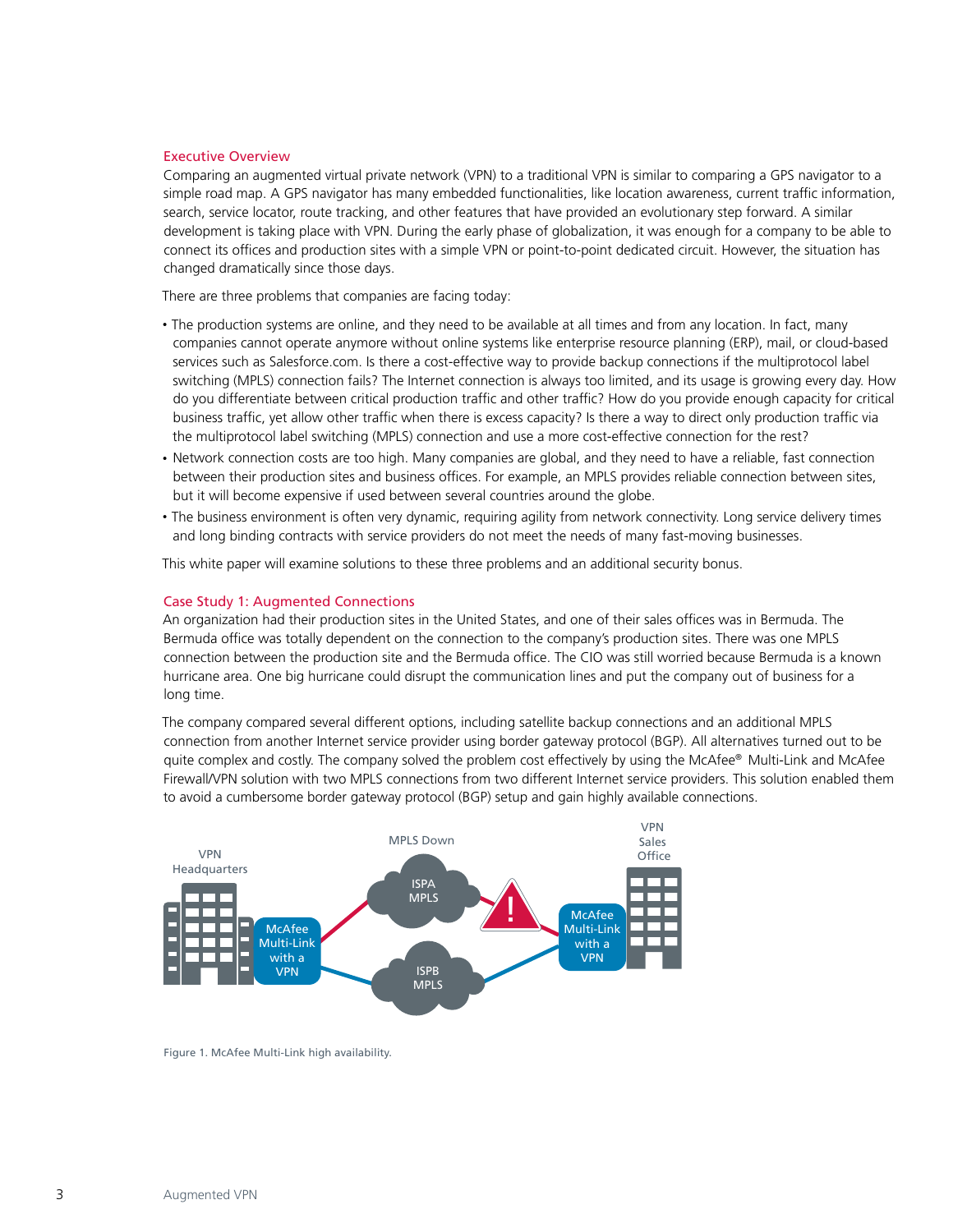About one year after that, a category four hurricane swept through Bermuda and took out one of the main Internet service providers. Once that was in the news, McAfee support personnel called the organization's IT manager and asked if he had noticed that one of the company's Internet service providers had been wiped out. The IT manager said that he had not noticed anything—connections were functioning flawlessly. This is just an example of the power of McAfee Multi-Link. The traffic from the failing Internet service provider connection was automatically transferred to the still functioning one. Business continued without any interruptions.

As the role of Internet-driven business grows, the reliability of connections and constant availability of services is an absolute necessity for corporations. Because of the risk of downtime, organizations have become very adept in making their networks highly available by implementing solutions such as redundant gateways, firewalls, switches, routers, and other highly available network components. However, even when using such methods, the corporate network can suffer from outages if a network link to the Internet or to the other production sites fails.

Internet service providers can provide a variety of different network links, but they all are subject to a failure. Even MPLS connections are vulnerable. An ISP failure may come in many shapes, sizes, and colors. For example, your Internet service provider could be taken down by a denial-of-service (DoS) attack or by a malicious virus or worm. Outages may also result from a routing misconfiguration by the Internet service provider, which may take some time to locate and rectify. Internet service providers can also be brought down for non-technical reasons, such as a network line that is broken because of road construction, the Internet service provider filing for bankruptcy, or a natural disaster. Whatever the reason, the result is the same: despite all efforts to make your network highly available, your connectivity comes to an abrupt halt just the same.

To eliminate the Internet service provider as a single point of failure, many corporations have deployed a battery of redundant external routers and switches which require the use of complex routing protocols, such as BGP, hot standby routing protocol (HSRP), and peering arrangements through Internet service providers. Others regard this approach as too complicated and expensive, as it requires redundant hardware, more expensive routers, additional software, and Internet service provider arrangement costs just to get started. Once implemented, administrators face the daunting task of configuring and maintaining the complex network in order to achieve high availability.

To illustrate this, we simply need to examine BGP a bit further. BGP is a routing protocol designed to allow the creation of redundant routes to a set of networks. BGP, however, creates additional complexity and expenses.

- You are required to get a provider-independent IP address space and an autonomous system number (ASN), which may not be possible for IPv4 addresses today. An ASN is a unique ID that identifies corporate networks to routers on the Internet and allows other routers to understand there is more than one way to get to the network.
- To make use of a provider-independent address space, an organization must negotiate an agreement with at least two different ISPs on routing for their ASN. For mid-sized companies, or even some larger enterprises and service providers, this may be challenging to arrange.
- Businesses with tight budgets also face the costs of upgrading routers with additional memory and software to perform the complex dynamic routing required by BGP.

Companies need a way to make Internet service provider connections redundant with a single simple solution—without expensive hardware or software, complex configurations, or cooperation between service providers. Ideally, this solution should also address additional challenges, such as the security of the system, fault tolerant VPNs, load-balancing, scalability, upgradeability, and manageability.

McAfee Multi-Link technology provides a simple way to create Internet service provider redundancy and ensure uninterrupted Internet connectivity. McAfee Multi-Link eliminates the need for complicated and expensive third-party hardware and software solutions and makes network administration significantly easier. With McAfee Multi-Link, Internet and VPN access is no longer a single point of failure in the network. Organizations can easily add multiple Internet connections to their network by utilizing multiple Internet service providers, leased lines, or a combination of the two. This enables companies to:

- Ensure that their network connection will be always available, even if one of their Internet service providers fails or is taken offline.
- Improve their Internet performance with increased bandwidth.
- Provide for flexible migration from one Internet service provider to another without long-term contractual agreements.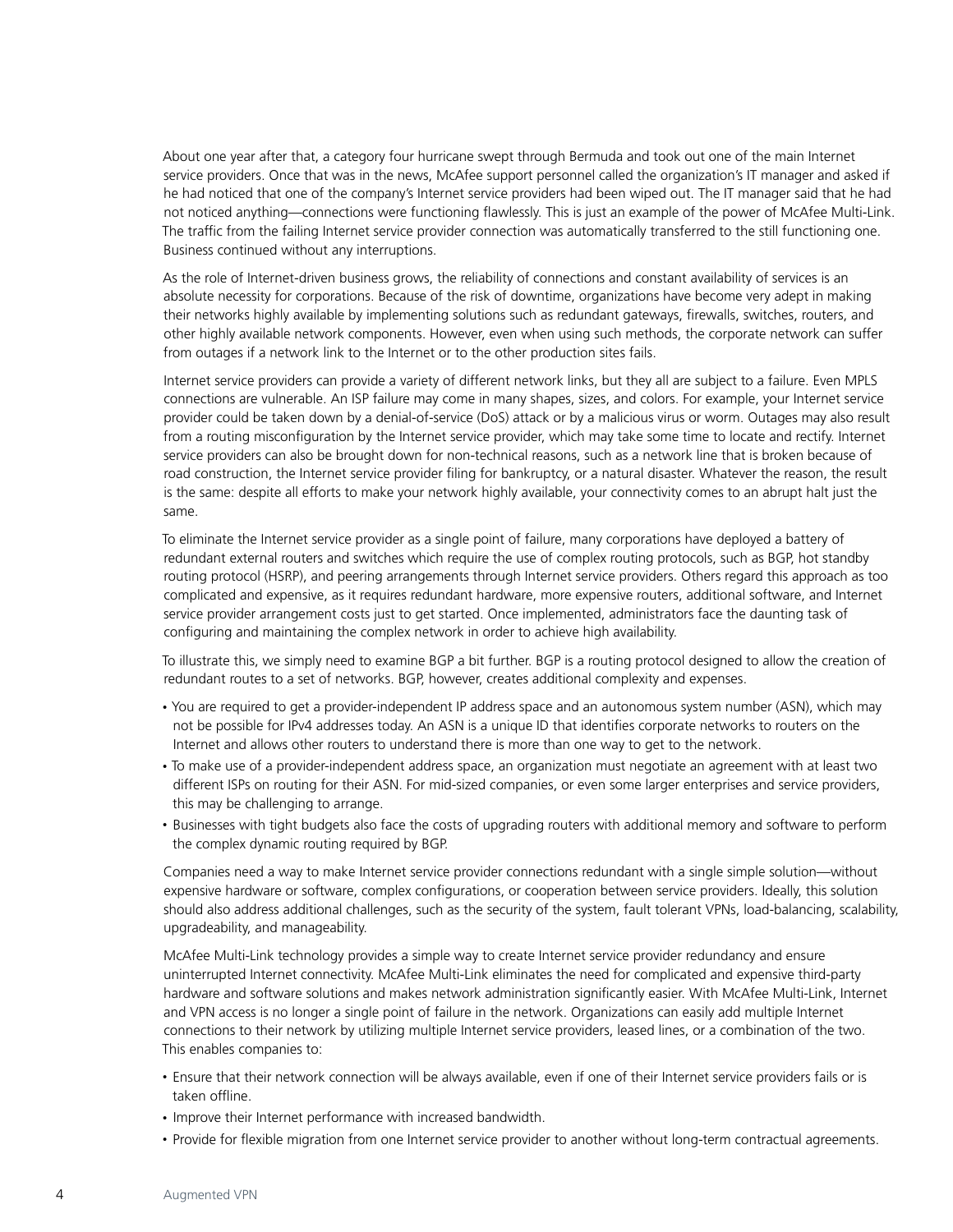- <span id="page-4-0"></span>• Implement a gradual and transparent migration from costly leased lines with the option to keep them as backups when needed.
- Increase customer satisfaction.

McAfee Multi-Link eliminates an individual Internet service provider as a single point of failure by allowing the organization to establish multiple Internet links simply and cost effectively. All of the links are active and in use. If one link fails, traffic is automatically transferred over to the remaining links. McAfee Multi-Link supports a combination of all kinds of Internet links. Companies know they will always have Internet connectivity when they need it.

With McAfee Multi-Link, organizations no longer need to worry about their Internet service provider being taken down by a DoS attack or malicious virus. If a backhoe digs up the cable between them and their Internet service provider, they will remain connected. If their Internet service provider misconfigures its routing table, goes bankrupt, or suffers a major catastrophe, business continues as usual, with McAfee seamlessly routing connections through the remaining network links. McAfee Multi-Link technology comes pre-packaged as part of the McAfee Next Generation Firewall and McAfee Multi-Link VPN solution. It comes with McAfee clustering and load-balancing technology built in. When McAfee Multi-Link is used with clustered McAfee Next Generation Firewalls, load balancing between nodes provides further reliability to the network architecture. Connections lost due to node failure can be recovered transparently, with no apparent loss of service.

Even though the problems that McAfee Multi-Link solves are complex, the implementation is remarkably simple and cost effective. Unlike traditional solutions, McAfee Multi-Link technology requires no additional or specialized hardware or software. This significantly reduces comparable implementation and maintenance costs. Furthermore, McAfee Multi-Link provides ISP redundancy without the need for peering agreements between competing ISPs. In fact, the ISPs do not need to communicate with each other at all. This significantly helps to simplify implementation, system maintenance, and troubleshooting.

# Case Study 2: Augmented Bandwidth

An organization had problems with their Internet connection capacity. Its main business traffic consisted of customer relationship management (CRM) traffic, which was offered as a cloud service for them. At first they had an MPLS connection, but bandwidth soon became a bottleneck when other Internet traffic increased and employees started to use social networking services like Facebook and LinkedIn. Social networking was part of the company's customer service and marketing strategy, so it could not prohibit the use of those services. The company increased the MPLS connection bandwidth to 8 Mbps and that provided relief for a while. However, quite soon even that pipe was almost 100% utilized.



Figure 2. Highly granular aggregation.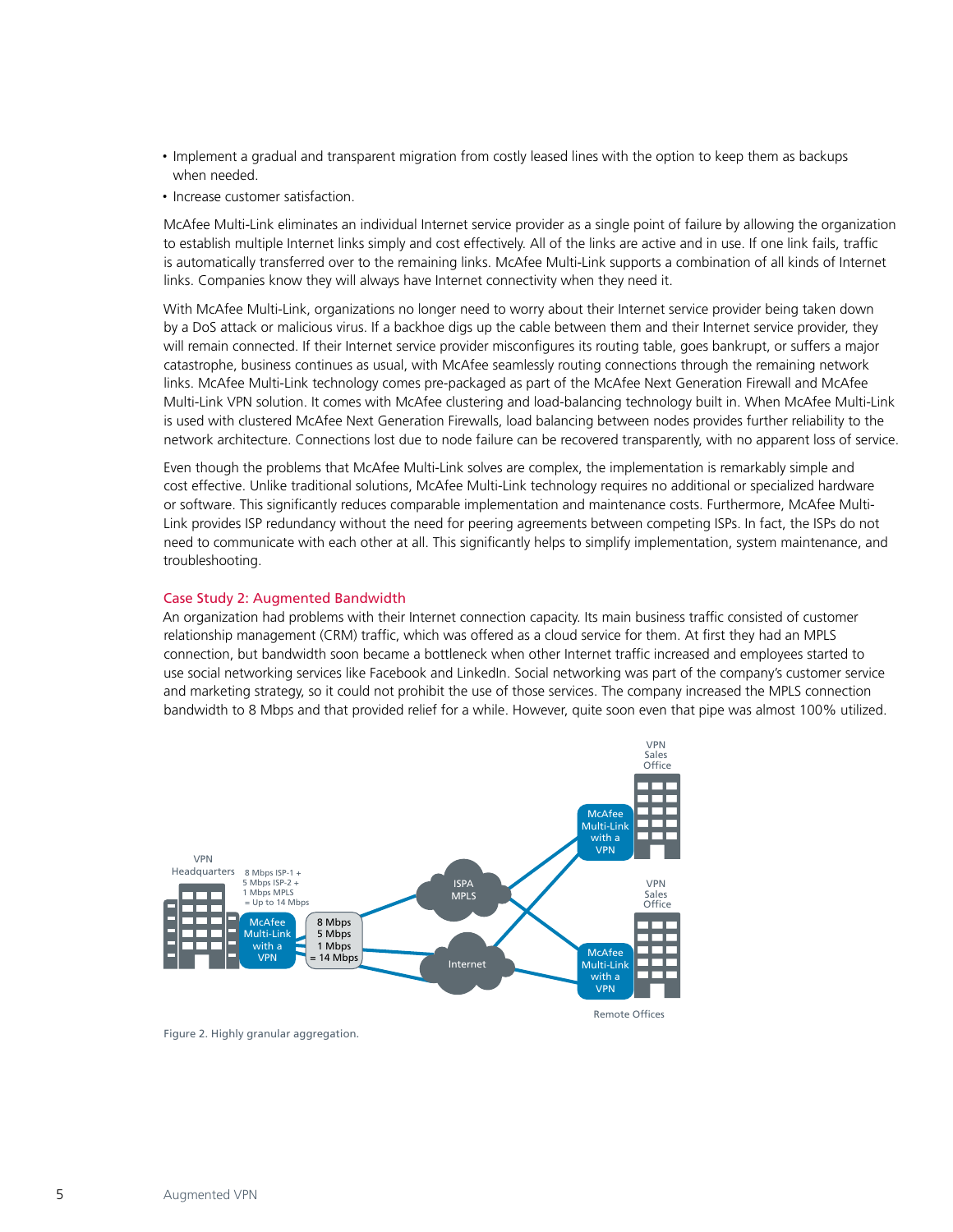<span id="page-5-0"></span>Now the company faced a bigger investment decision because their Internet service provider only offered up to 8 Mbps connection using copper lines. For speeds higher than 8 Mbps, it either had to have a fiber connection from its ISP or a wireless radio link. Fiber connection speeds can go up to tens of gigabits per second, and wireless radio links can go up to 100 Mbps. Both options would include additional hardware and setup fees because both options required the ISP to install new equipment on premises. Neither option was available immediately, and setup time varied from three weeks to two months. That was too long for the organization—it needed the new bandwidth immediately.

Fortunately, the company was using the McAfee Augmented VPN solution. McAfee Multi-Link technology allows aggregating several low-cost lines into one larger line. For example, two 5 Mbps ADSL lines can be used to create one 10 Mbps line. The company purchased two 5 Mbps lines from the ISP to provide immediate relief to its bandwidth needs. In the future, even more new low-cost lines can be added if bandwidth needs increase. An additional benefit is also improved high availability because the additional lines provide redundancy in the event of a line failure.

#### Example:

- CRM traffic = Priority 1 = Forced on the MPLS link with backup line on ADSL 1.
- HTTP traffic = Priority  $4 =$  Forced on the aggregated line ADSL 1 + ADSL 2.

McAfee Multi-Link improves VPN performance significantly, as it allows connections to transparently select different VPN links based on traffic volumes and network conditions. With QoS-based preferred link selection configuration, different traffic can by default be directed to different links. Critical CRM traffic can have the best link as the active link and other links act as backup links. Less critical traffic can then have only some of the links in use so that bandwidth is always saved for more critical traffic. Here are some key advantages:

- Higher bandwidth and lower latency help support new technologies such as Voice-over-IP (VoIP) and video conferencing.
- The company benefits from increased customer satisfaction based on a better user experience.

## Case Study 3: Augmented Priority for Business Traffic

A global retail company had been using one MPLS connection from each of its locations to its central data center where the main SAP system was located. The problem was that the SAP traffic did not always have enough bandwidth available. The reason for this bandwidth problem was that the other traffic (email, Internet browsing, and other traffic) was driven through the same MPLS connection. The retail company wanted to remove the other traffic from the MPLS connection to make sure the SAP traffic would always have enough bandwidth. The company had several offices, so adding a second MPLS connection everywhere was too costly. Raising the capacity of the MPLS connection was also considered, but it was expensive, and, additionally, there was the problem of a single point of failure of the MPLS connection.

Even though the company had good service level agreements with its Internet service provider, the maximum compensation for the connection outage was as high as the subscription payments it had already paid. In case of a connection outage, it would not cover the production losses, so the company wanted to have a cost-effective backup connection for the SAP traffic.



Figure 3. QoS link selection.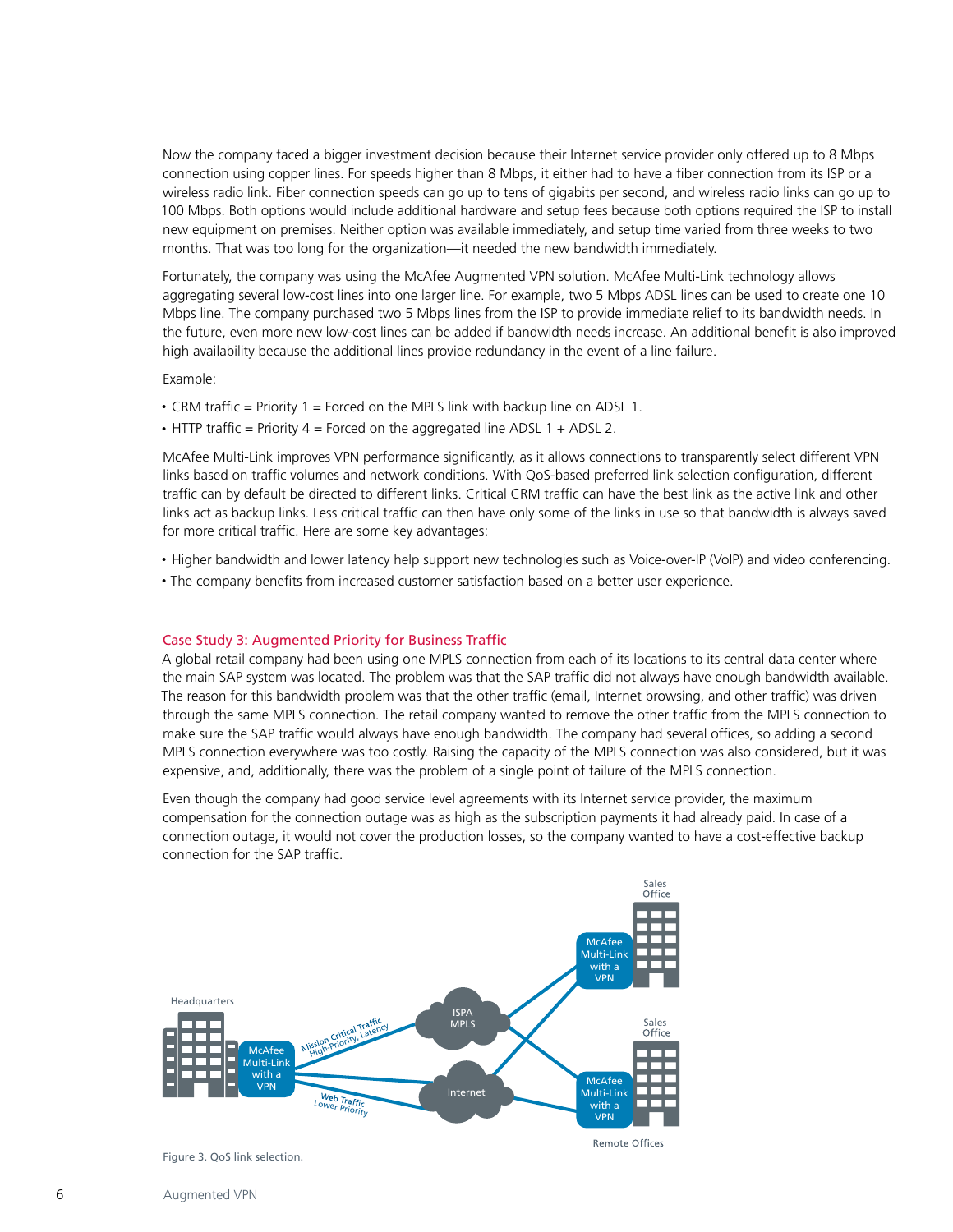<span id="page-6-0"></span>The retail company solved their problems with the use of McAfee Augmented VPNs. The company purchased an additional ADSL connection for all their offices. This was a cost-effective way to get more bandwidth to each location. McAfee Multi-Link technology was used for load balancing the traffic between the ADSL and MPLS connections. The quality of service (QoS) feature was implemented for SAP traffic prioritization. That means that SAP traffic always has priority in the MPLS connection and that other traffic is automatically directed to use the ADSL connection. If there is unused capacity on the high-quality MPLS connection, the other traffic is able to use it. This way, the expensive and high-quality MPLS connection was close to 100% utilization at all times. On the other hand, the cost-effective ADSL connection provided capacity expansion whenever needed.

Example:

- SAP traffic = Priority  $1 =$  Forced on the MPLS link.
- HTTP traffic = Priority  $4 =$  Normally using ADSL + free capacity on MPLS link.

With quality of service-based (QoS-based) preferred link selection provided by McAfee Multi-Link, the QoS functionality provides control over how each application can utilize the available bandwidth resources. Mission-critical applications can be placed on links that provide high priority with low latency, while all other applications are placed on the links that have available bandwidth or provide best effort.

McAfee Multi-Link QoS makes more efficient use of network resources by servicing the most important traffic for your business while not requiring the need to purchase more bandwidth. The company benefits from guaranteed bandwidth for mission critical/time sensitive applications and a better user experience.

### Augmented Cost Efficiency

A global manufacturing company wanted to use lower-cost Internet connections to provide connectivity between its production sites and sales offices. The company had several conflicting requirements:

- The production facilities were in developing countries where production costs were low, but the local infrastructure did not provide reliable Internet connections, or if it did, the connections were very expensive.
- The ERP system required low latency connections—an MPLS connection with strict SLA, if possible.
- The use of VoIP service was desirable wherever possible to save costs.
- The network infrastructure (800 sites) had to be centrally managed by two to three people.

In many developing countries land lines are either non-existent or of very poor quality and unreliable. However, there is a relatively good chance that the wireless infrastructure is in place. With McAfee Augmented VPN, it is possible to first use 3G wireless connections and add fast land line connections later on when they are ready. If the land line connections break up or are out of order, then McAfee Augmented VPN can automatically use the 3G connection as a backup.

MPLS connections are moderately priced when used within one country. If there is a need for MPLS connections globally, then the pricing starts to rise sharply as the distance between the sites grows. In this case, the ERP system needed low latency connection and the MPLS could provide it. Fortunately, the ERP system did not require much bandwidth, but Internet usage and VoIP calls did. The manufacturing company decided to use a very low bandwidth MPLS line for ERP traffic and directed all the other traffic to lower-cost ADSL lines in order to keep global connections costs low. They were able to manage that using McAfee Multi-Link VPN technology, which seamlessly combined different ISP connections.

Managing 800 sites is not an easy task if you do not have centralized management. McAfee Security Management Center provides a clear overview of the VPN infrastructure and allows centralized remote management for all VPN devices. Currently, the company is managing its 800 sites with two administrators.

VPNs offer enterprises a cost-effective way to secure their communications compared to other alternatives, such as leased lines. However, VPN connections have proven to be unreliable and, therefore, risky for business critical communication. McAfee Multi-Link technology solves this problem by adding fault tolerance and transparent fail-over to VPN tunnels.

McAfee Augmented VPN provides further cost savings by allowing companies to migrate from expensive leased line solutions to more cost-effective ones. This migration is made simple by the fact that companies can keep their current connections during the migration, and make the final transfer after they have tested the new lines and completed their setup process.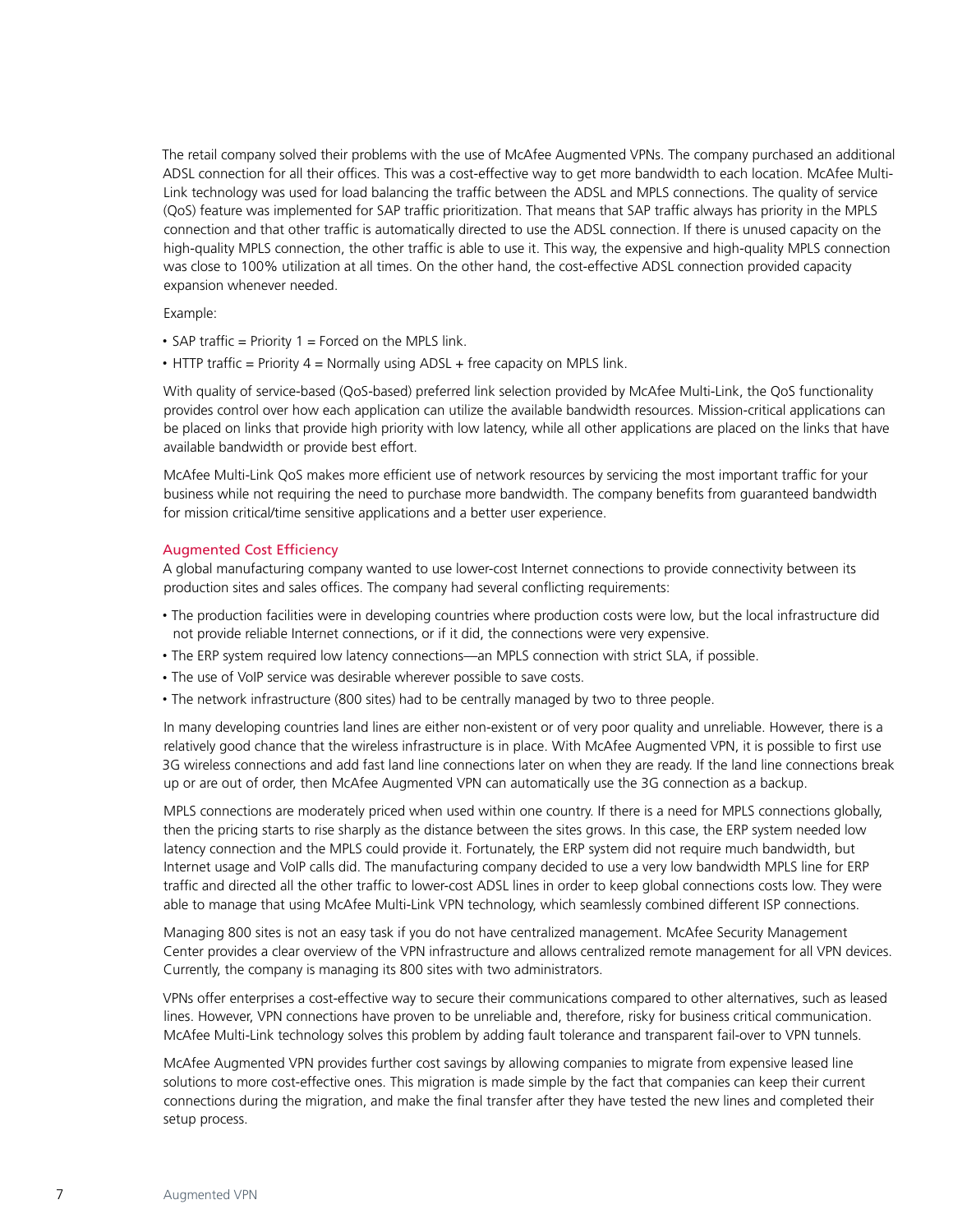#### <span id="page-7-0"></span>Security Bonus

McAfee Augmented VPN provides strong security that is built into the solution. A high percentage of the traffic that flows through the McAfee Augmented VPN is security critical, so encryption is a must. Although MPLS connections are said to be secure, they are not encrypted. The traffic flows in clear text format inside the Internet service provider's network. Often, McAfee Augmented VPN is used to encrypt the MPLS traffic to make sure that the traffic is not read by anybody else on the network.

Augmented VPN offers possibilities for traffic deep inspection, antivirus, anti-spam, antispyware, and, finally, anti-evasion checks. As the global forerunner in anti-evasion research, McAfee provides unparalleled protection against advanced evasion techniques (AET).

## Artificial Intelligence in McAfee Augmented VPN

Load balancing traffic between several different Internet service providers is not as easy as it sounds. Handling different problem situations gracefully can be especially challenging.

McAfee Augmented VPN uses several cutting edge technologies, including fuzzy logic, to solve VPN load balancing and high availability issues.

Here are some examples of problems that might occur if the load balancing or VPN resilience is not done correctly:

- Traffic goes to only one ISP link, even though there are multiple active links available.
- Traffic goes to a link of a poor quality, even though a better link is available.
- Traffic goes to a standby link, even though an active link works.
- Switching to a standby link takes too long.

Fuzzy logic fits nicely to these problems because it is multivalue logic. Instead of "0" or "1," there are multiple values. This means imprecise data and therefore fuzzy logic is required; it can use imprecise data and calculate "degrees of truth," providing answers to these question:

- How high is the load?
- How close are we to failover?

Fuzzy logic uses input variables, fuzzy sets, output variables, rules, and "de-fuzzification" in to provide an answer. Fuzzy logic helps McAfee Augmented VPN to work optimally even in a very fast-changing and unpredictable environment. In addition to fuzzy logic, McAfee Augmented VPN uses McAfee Multi-Link technology, which allows it to always choose the fastest Internet service provider line.

## Assessing the Alternatives

As previously explained, technologies other than McAfee Multi-Link can be used to support multiple ISP connections, although they fall short of the performance that can be expected from McAfee Multi-Link technology. For instance, BGP routes connections using an algorithm that determines the shortest path, calculated by the number of hops (routers) between source and destination. Virtual router redundancy protocol (VRRP) and hot standby router protocol (HSRP) are used to make routers highly available. All these specialized protocols, whether used for router redundancy or for choosing the fastest route, are not required but can coexist in the network with a McAfee Multi-Link implementation.

# Border gateway protocol (BGP)

Organizations that maintain multiple Internet links to ensure high Internet availability often implement BGP, which can be described as follows:

- BGP is a routing technology that selects packet routes from all available ISPs.
- BGP can be configured to use static load sharing. It does not perform true load balancing. For example, some statically configured networks always use link A and some other networks always use link B.
- BGP chooses carriers without measuring their performance. When BGP chooses slow or congested carriers, network performance suffers.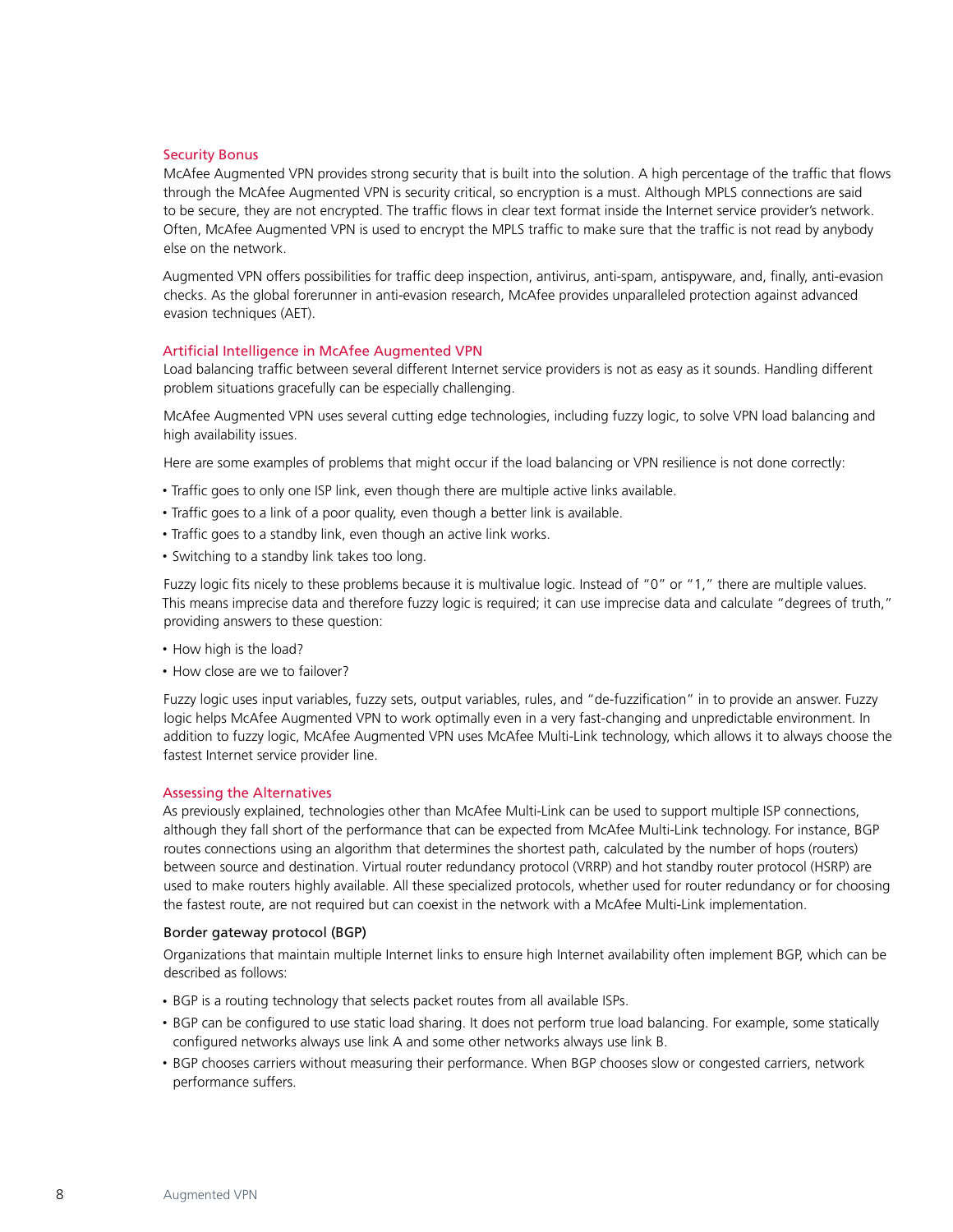## <span id="page-8-0"></span>Limitations

BGP is an ISP-level solution. It has not been designed for implementation by end users, so it requires specialized ISP resources and equipment. For instance, implementing BGP requires a provider-independent IP address range. (It is difficult to get provider-independent IPv4 addresses anymore.) This poses a significant risk of service failures, which may lead to incorrect routing unless the user successfully negotiates dedicated cooperation between competing ISPs. The implementation itself is a multistep process with several activities that fall well beyond the normal bounds of software configuration. The implementation team must negotiate agreements between two ISPs, acquire and configure sophisticated hardware and routing schemes, and have advanced BGP programming expertise.

In comparison, McAfee Multi-Link is a single solution that requires no additional or specialized hardware or software. This significantly reduces comparable implementation and maintenance costs. McAfee Multi-Link selects the connection with the fastest throughput, while BGP cannot tell whether a path with more hops is faster than a congested path with fewer hops. Finally, McAfee Multi-Link resides on the McAfee Next Generation Firewall and does not require additional processing capacity or hardware, while BGP resides on the router and requires extra processing capacity to calculate the shortest path, which is an additional expense.

## External load balancers

External load balancers are appliances that are located in front of a network gateway. They are not dependent on BGP or any other routing protocol, and, in fact, they use methods similar to McAfee Multi-Link to address multiple ISPs.

#### Limitations

External load balancers require special equipment and constant maintenance. However, even under the best circumstances, they cannot participate in a VPN network without slowing network performance.

As with BGP, if users want to implement load balancers, they must purchase specialized hardware. External load balancers require specialized network components to use multiple ISPs, such as a pair of gateways and a pair of load balancers (for achieving high availability on the load balancers), which adds to the cost of implementation.

External load balancing equipment requires constant supervision, administration, and system updates, adding to maintenance costs. Administrators must also ensure the separate configuration of the gateway and the load-balancing box is consistent, which adds to the technical complexity of the management process.

# Conclusion

McAfee Augmented VPN provides a simple and cost-effective way to create fast, secure, high-capacity connections between sites and ensure uninterrupted Internet connectivity. Designed for ease of use, the implementation requires no special equipment, software, or Internet service provider peering agreements.

McAfee Multi-Link enables organizations to flexibly and simultaneously connect to multiple network providers, creating fault-tolerant and highly available connections without having to change their existing network infrastructures.

For a constantly available network, organizations usually rely on several Internet service providers or wide area network (WAN) access points to ensure always-on connectivity and increase bandwidth while maintaining a low TCO. With McAfee Augmented VPN, the aggregation of all Internet service provider links is now possible. Link aggregation is a unique feature that enables organizations to combine different Internet service provider lines to obtain a single high-capacity tunnel.

Studies show that employees are increasingly using applications that have been designed to be installed in a professional environment (Skype, MSN, and Facebook). This phenomenon also has a significant impact on bandwidth, which is often used for non-critical activities and puts the quality of business applications and productivity of the organization at stake. McAfee Augmented VPN enables the prioritization of network flows and the definition of bandwidth portions dedicated to different types of flows. Business applications can have priority on high-quality Internet connections and the rest of the traffic can use more cost-effective Internet connections.

A VPN delivers the best return on investment in securing communications. However, the lack of reliability of VPN links is risky for critical communication within organizations. McAfee Multi-Link technology solves this problem by adding load balancing of VPN tunnels and fault tolerance due to automatic transparent failover to active or backup VPN.